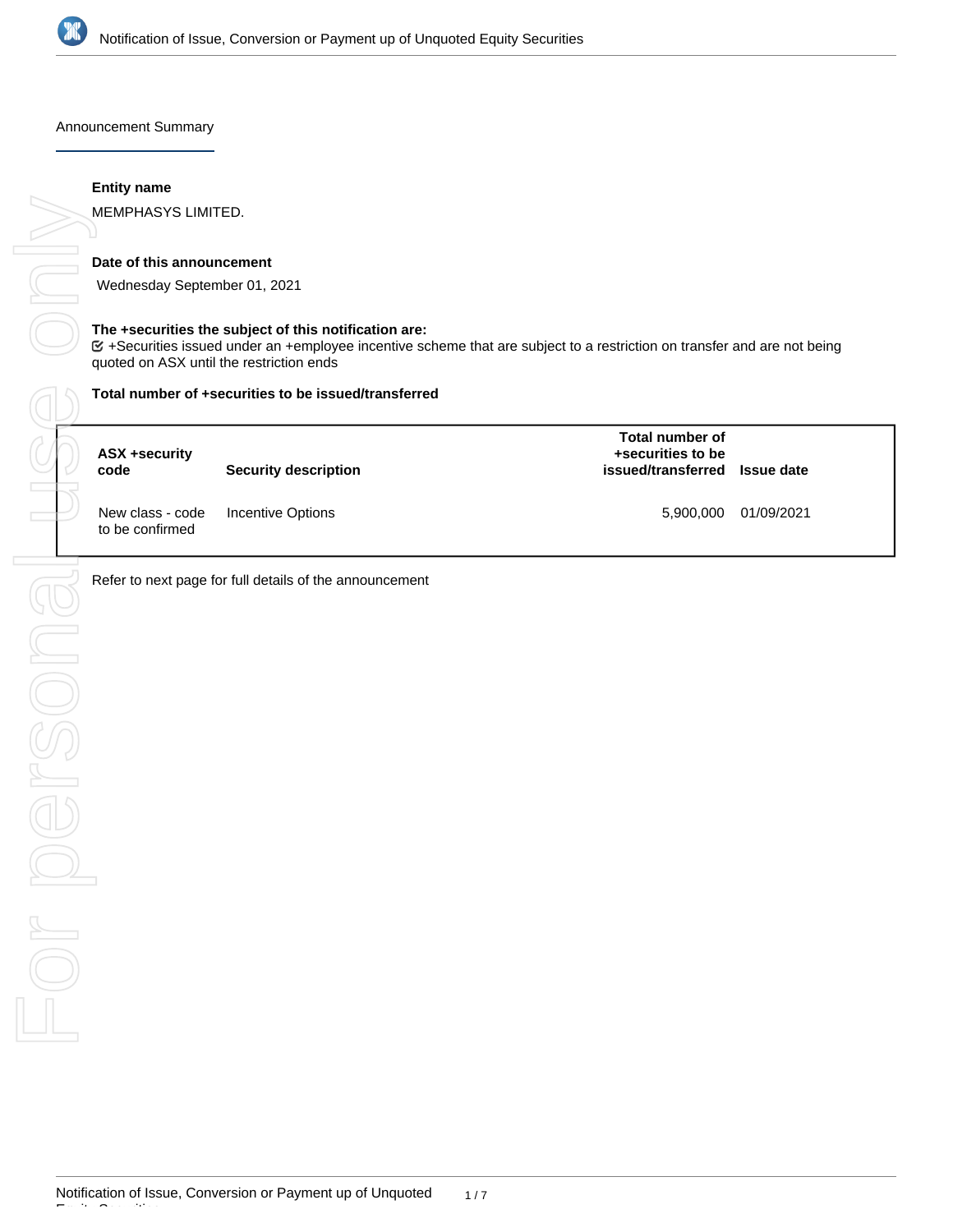

Part 1 - Entity and announcement details

# **1.1 Name of entity**

MEMPHASYS LIMITED.

We (the entity named above) give notice of the issue, conversion or payment up of the following unquoted +securities.

**1.2 Registered number type**

ABN

**Registration number**

33120047556

**1.3 ASX issuer code**

MEM

**1.4 The announcement is** New announcement

**1.5 Date of this announcement**

1/9/2021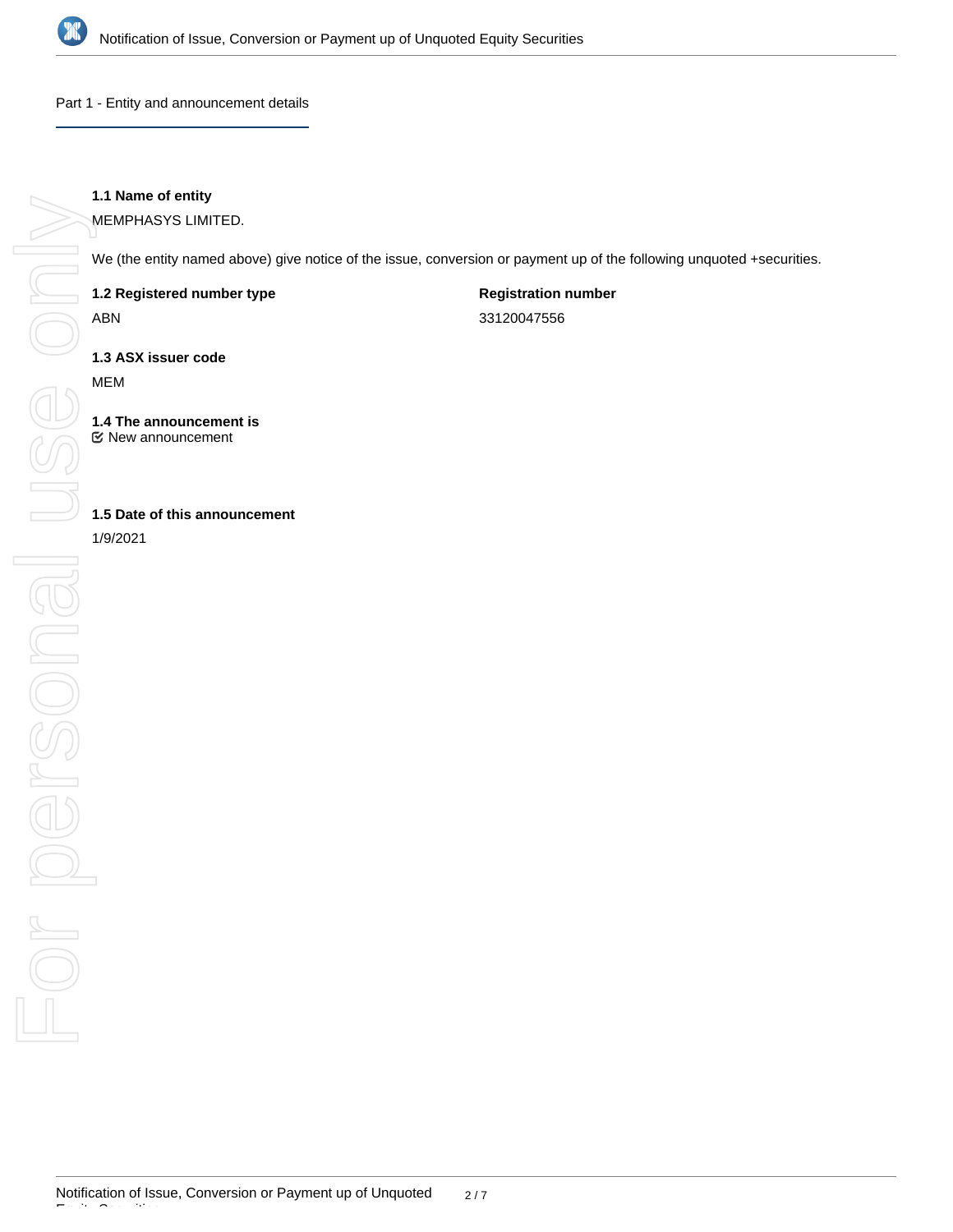

# Part 2 - Issue details

## **2.1 The +securities the subject of this notification are:**

+Securities issued under an +employee incentive scheme that are subject to a restriction on transfer and are not being

#### **2.2a This notification is given in relation to an issue of +securities in a class which is not quoted on ASX and which:**

does not have an existing ASX security code ("new class")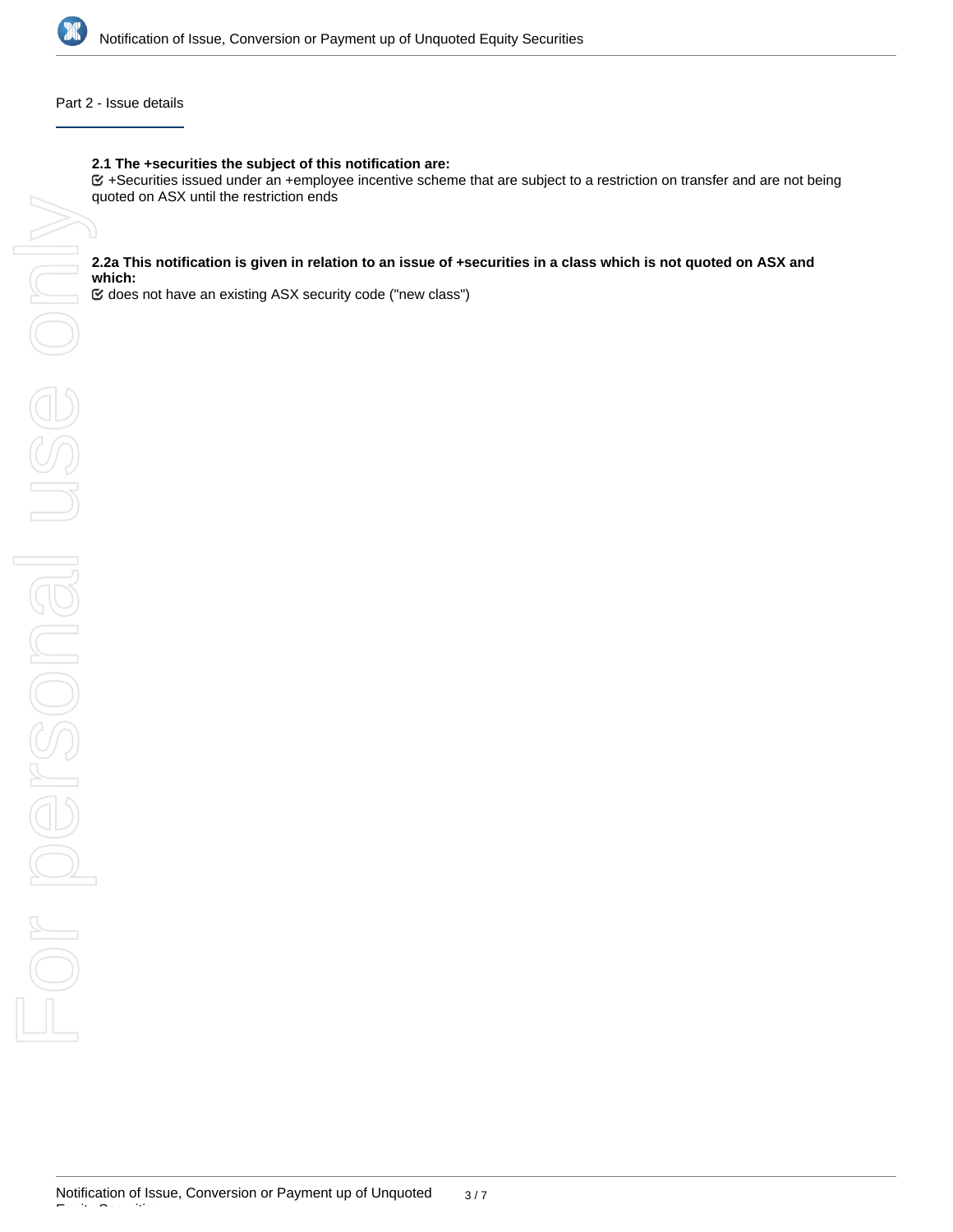

Part 3C - number and type of +securities the subject of this notification (new class) where issue has not previously been notified to ASX

in an Appendix 3B

| <b>ASX +security code</b>                                           | +Security description                                                                                            |                              |  |
|---------------------------------------------------------------------|------------------------------------------------------------------------------------------------------------------|------------------------------|--|
| New class - code to be confirmed                                    | <b>Incentive Options</b>                                                                                         |                              |  |
| +Security type                                                      | <b>ISIN code</b>                                                                                                 |                              |  |
| Options                                                             |                                                                                                                  |                              |  |
|                                                                     | Date the +securities the subject of this notification were issued                                                |                              |  |
| 1/9/2021                                                            |                                                                                                                  |                              |  |
| $\mathfrak{C}$ Yes                                                  | Will all the +securities issued in this class rank equally in all respects from their issue date?                |                              |  |
| $\mathfrak{C}$ Yes                                                  | Were any of the +securities issued to +key management personnel (KMP) or an +associate?                          |                              |  |
| Provide details of the KMP or +associates being issued +securities. |                                                                                                                  |                              |  |
| Name of KMP                                                         | Name of registered holder                                                                                        | <b>Number of +securities</b> |  |
| <b>Alison Coutts</b>                                                | <b>Alison Coutts</b>                                                                                             | 5,900,000                    |  |
| listing rule 6.1?<br><b>M</b> Yes                                   | Have you received confirmation from ASX that the terms of the +securities are appropriate and equitable under    |                              |  |
|                                                                     | Please provide a URL link for a document lodged with ASX setting out the material terms of the +securities being |                              |  |
| issued.                                                             |                                                                                                                  |                              |  |
|                                                                     | https://www.asx.com.au/asxpdf/20210723/pdf/44ykr5sf7c1637.pdf                                                    |                              |  |
|                                                                     |                                                                                                                  |                              |  |
| <b>Options Details</b><br>+Security currency                        | <b>Exercise price</b>                                                                                            | <b>Expiry date</b>           |  |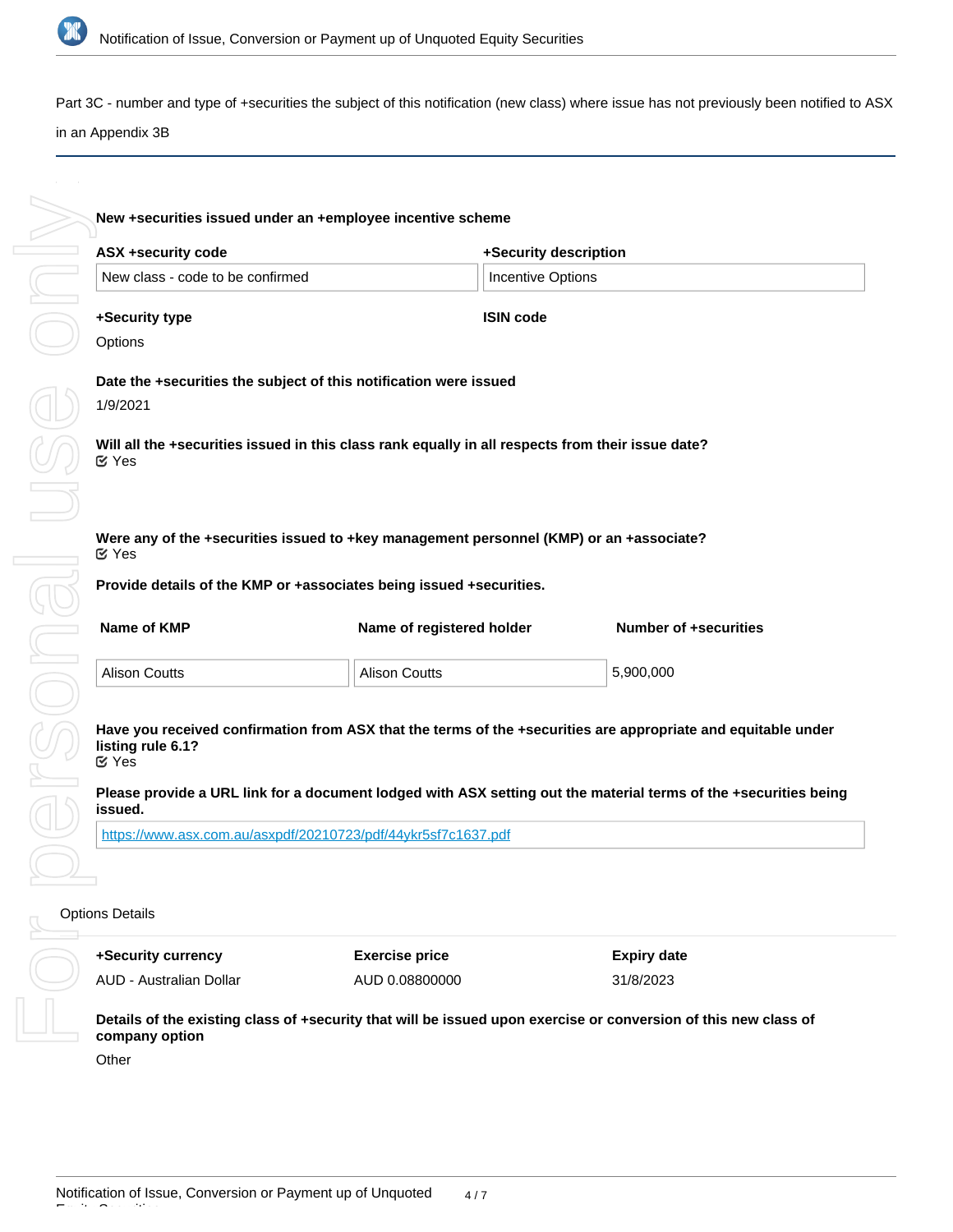

# **Description**

Tranche 1 - ex price \$0.088, ex date 31/08/2023 Tranche 2 - ex price \$0.088, ex date 31/08/2023 Tranche 3 - ex price \$0.094, ex date 31/08/2024

# **Please provide a URL link for a document lodged with ASX detailing the terms of the +employee incentive scheme or a summary of the terms**

<https://www.asx.com.au/asxpdf/20181011/pdf/43z50cv2p7ymj3.pdf>

#### **Any other information the entity wishes to provide about the +securities the subject of this notification**

Tranche 1 - 2,537,000 options convert to ord shares on meeting tranche 1 milestone with \$0.10 hurdle share price by 31 December 2021, ex price \$0.088 and ex date two years from date of issue;

Tranche 2 - 1,770,000 options convert to ord shares on meeting tranche 2 milestone with \$0.125 hurdle share price by 30 June 2022, ex price \$0.088 and ex date two years from date of issue;

Tranche 3 - 1,593,000 options convert to ord shares on meeting tranche 3 milestone with \$0.175 hurdle share price by 30 June 2023 and ex price \$0.094 and ex date three years from date of issue

**Issue details** 

5,900,000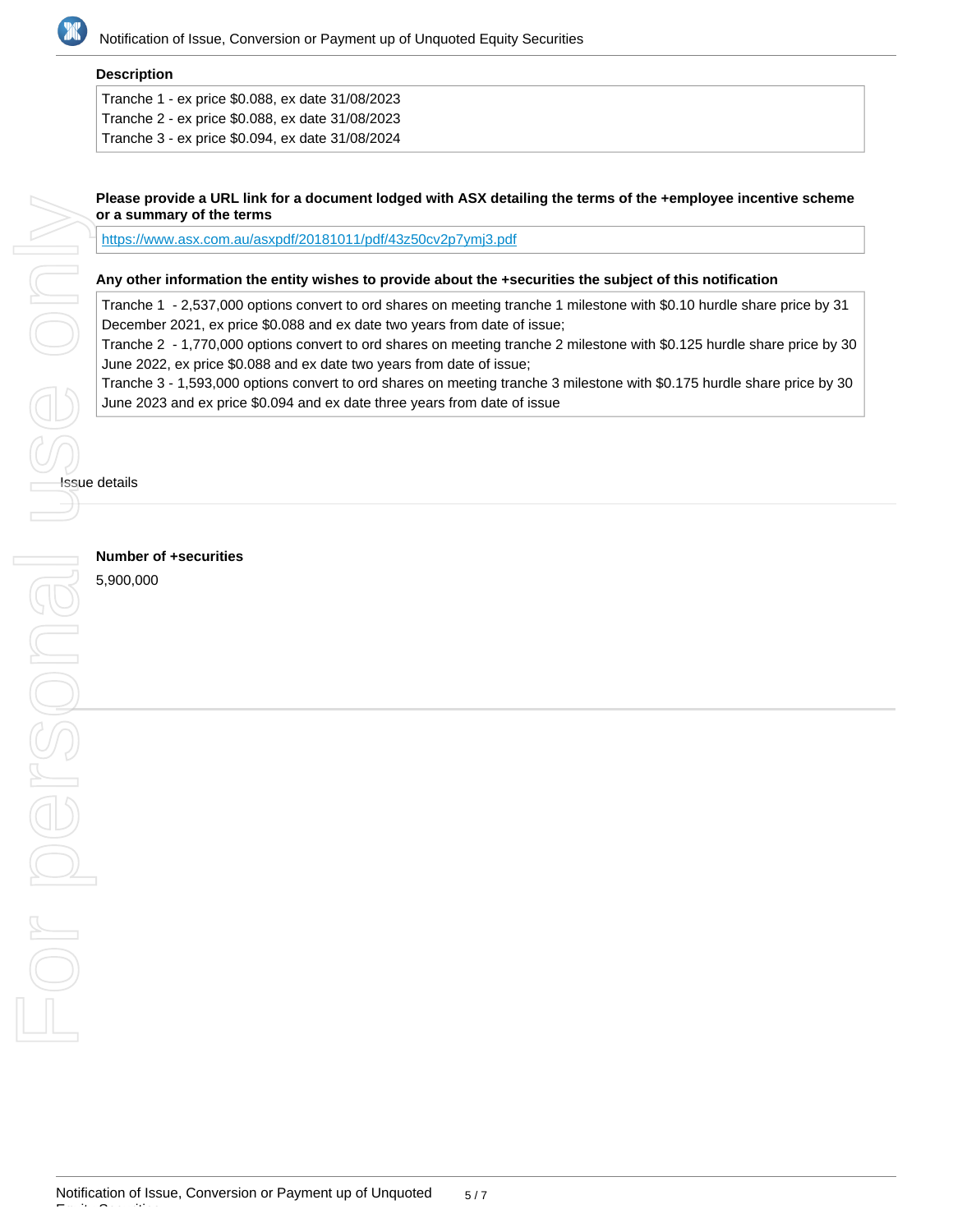

Part 4 - +Securities on issue

**Following the issue, conversion or payment up of the +securities the subject of this application, the +securities of the entity will comprise: (A discrepancy in these figures compared to your own may be due to a matter of timing if there is more than one application for quotation/issuance currently with ASX for processing.) 4.1 Quoted +Securities (Total number of each +class of +securities quoted) ASX +security code and description Total number of +securities on issue** MEM : ORDINARY FULLY PAID 760,773,880 AM 2012 12:00 760,773,880 AM 2012 12:00 760,773,880 AM 2013 12:00 760,773,880 AM 2013 12:00 760,773,880 AM 2013 12:00 760,773,880 AM 2013 12:00 760,773,880 AM 2013 12:00 760,773,880 AM **4.2 Unquoted +Securities (Total number of each +class of +securities issued but not quoted on ASX)**

| ASX +security code and description                   | Total number of<br>+securities on issue |
|------------------------------------------------------|-----------------------------------------|
| MEMAA : OPTION EXPIRING 28-SEP-2021 EX 3.32C         | 31,404,457                              |
| MEMAB: OPTION EXPIRING 22-OCT-2021 EX 11.42C         | 19,255,875                              |
| MEMAJ: OPTION EXPIRING 30-JUL-2023 EX \$0.0905       | 8,424,200                               |
| MEMAK: OPTION EXPIRING 30-JUL-2024                   | 3,115,800                               |
| New class - code to be confirmed : Incentive Options | 5,900,000                               |